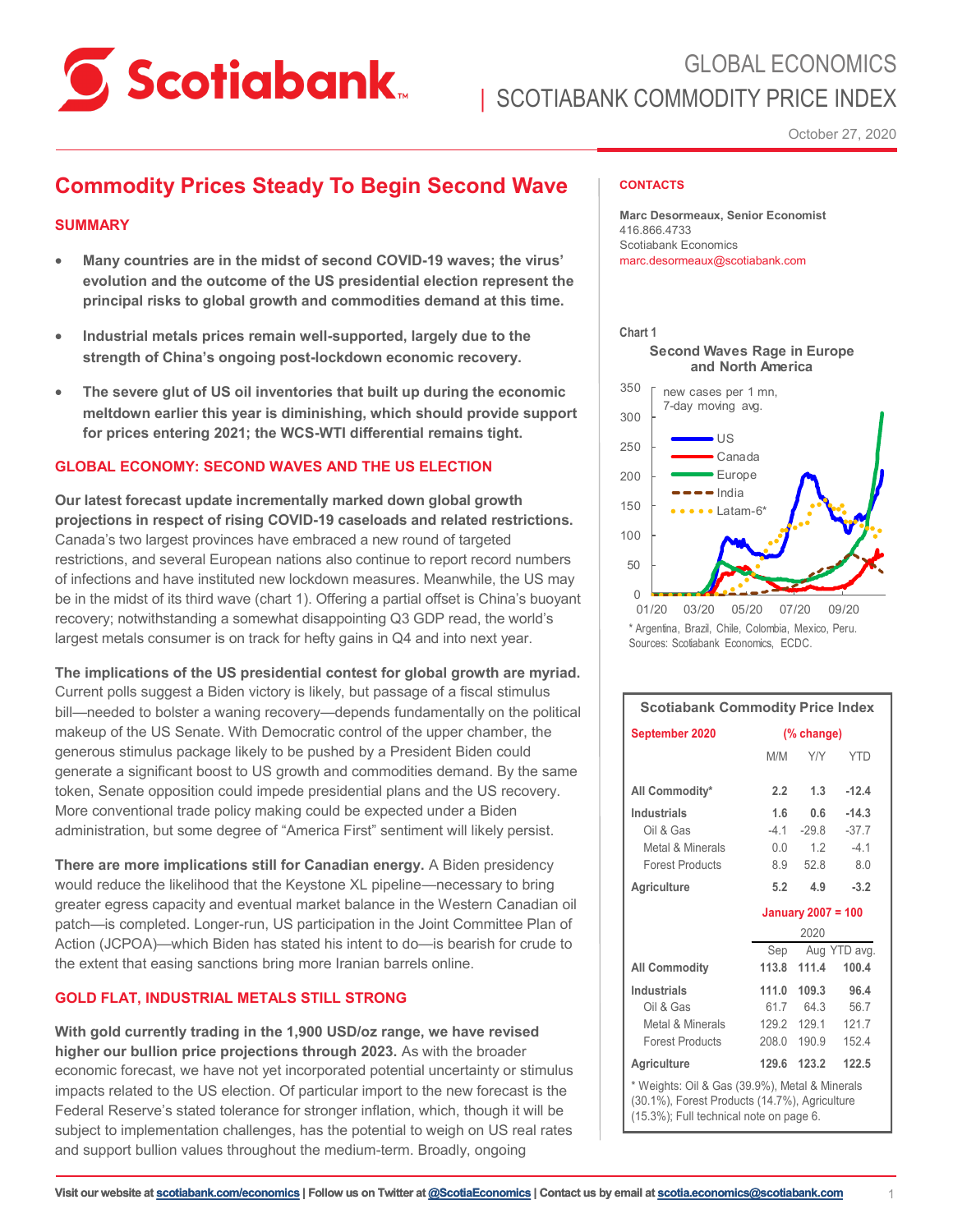# **Scotiabank**

## GLOBAL ECONOMICS **I SCOTIABANK COMMODITY PRICE INDEX**

October 27, 2020

pandemic impacts should continue to contribute to appetite for the safe-haven metal, keeping prices at 1,850 USD/oz over the next two years.

#### **October copper price movements were a microcosm of the trend in recent**

**months.** While the 4.9% (q/q annualized) rate of economic growth reported in China in Q3 came in just shy of consensus projections, signs of broad-based momentum towards the end of the quarter drove the red metal as high as 3.20 USD/lb last week. That represented the highest level for copper since June 2018, and followed some modest downward price pressure earlier in the month amid signs of a slowing global recovery. Also lifting copper prices are rumours that the Chinese government will soon step up purchases and stockpile a range of commodities to support its ongoing stimulus plans.

**Chinese industrial activity continues to lift prices for other industrial metals such as nickel and aluminum.** Both have witnessed solid gains in October, and averaged more than 25% higher than the lows reached earlier this year during the peak first wave lockdown period, and continue to hover well above pre-pandemic levels (chart 2). Iron ore prices remain well-supported by Chinese demand and fears of supply-side disruptions in Brazil, the second-largest producer in the world as well as the third-most COVID-19-infected country in the world. We expect the latter factor to persist to some degree into next year—even with exports recovering—and we have upgraded our iron ore price forecast through 2022.

#### **OIL: INVENTORIES FALLING, LIGHT-HEAVY DISCOUNT TIGHT**

**North American crude markets continue to adjust.** Though demand faces a more downcast outlook than a few months ago with second waves intensifying and new lockdown measures in place, it has been improving since Q2-2020. Alongside throttled back production and drilling activity, this has helped to drain the severe glut that built up in H1 (chart 3). Expectations that the trend persists in the coming months—while phase two pandemic restrictions remain less severe than during the first wave—anchor our latest commodity price forecast update that has WTI reaching 52 USD/bbl by end-2021.

**The WCS discount to WTI remains narrow, in the 9–11 USD/bbl range.** Limited heavy crude availability in the key US Gulf Coast refinery region via sanctions on Venezuela plus significantly reduced oil sands production are keeping upward pressure on prices. That is occurring with a sizeable overhang of refined products inventory that is weighing on crack spreads and petroleum upgrading activity (chart 4). Availability constraints should persist so long as OPEC supply caps remain, while new egress capacity is expected in H1 of next year as Line 3 pipeline expansions come online. Those factors should help keep the differential stable in the 13–14 USD/bbl range for the next several years.

**Last month, we discussed anxieties about oil and gas sector fortunes in Newfoundland and Labrador; since then, a deal to keep the Come By Chance refinery in operation collapsed—adding fuel to the fire.** It is the only refinery in NL, and last year, petroleum refinery shipments made up over 20% of nominal exports. It employs some 400 full-time workers, many of whom earn more than \$100k per year versus the all-industry provincial mean near \$50k. Activity at the facility also supports a range of transportation, wholesale, and gas station jobs. Longer-term, shutdown would likely mean that fuel would have to be imported rather than produced domestically. Still, it is reasonable to expect negotiations to continue given the significant potential impacts of permanent closure.

**Chart 2**

**Industrial Metals Prices Continue to Climb**





#### **Chart 3**

**Petroleum Inventories Draining**



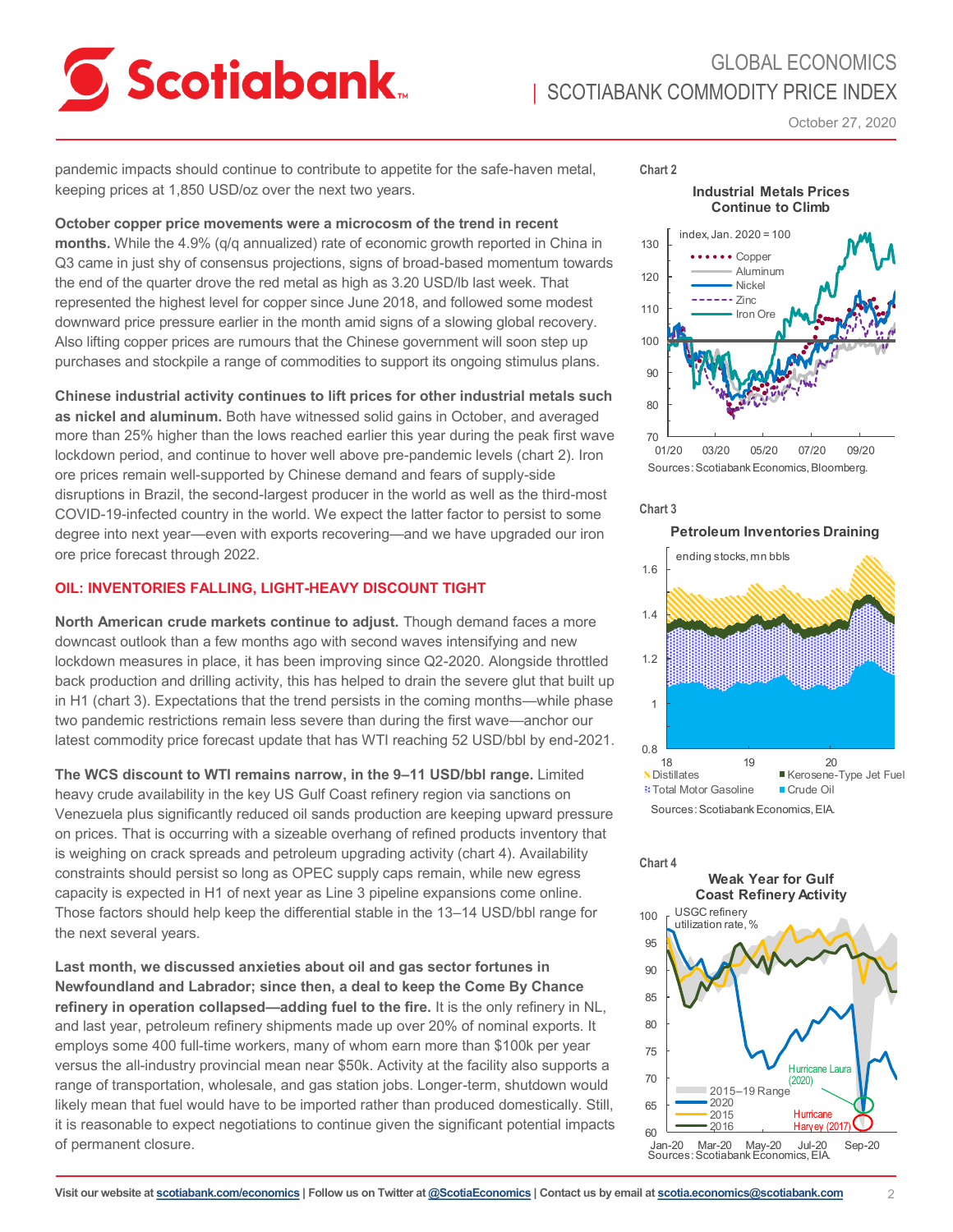

GLOBAL ECONOMICS | SCOTIABANK COMMODITY PRICE INDEX

October 27, 2020

| <b>Price Outlook</b>                             |                    |          | 2010-2019<br>Period |            | 2019     | 2020F    | 2021F    | 2022F        |
|--------------------------------------------------|--------------------|----------|---------------------|------------|----------|----------|----------|--------------|
| Oil & Gas                                        |                    | Low      | Avg.                | High       |          |          |          |              |
| <b>Crude Oils</b>                                |                    |          |                     |            |          |          |          |              |
| West Texas Intermediate<br>North Sea Brent Blend | USD/bbl<br>USD/bbl | 26<br>28 | 72<br>80            | 114<br>127 | 57<br>64 | 39<br>43 | 48<br>50 | 52<br>55     |
| WCS - WTI Discount                               | USD/bbl            | $-50$    | $-18$               | $-7$       | $-14$    | $-12$    | $-14$    | $-13$        |
| <b>Natural Gas</b>                               |                    |          |                     |            |          |          |          |              |
| Nymex Henry Hub                                  | USD/MMBtu          | 1.64     | 3.30                | 6.15       | 2.53     | 2.12     | 2.70     | 2.55         |
| <b>Metals &amp; Minerals</b>                     |                    |          |                     |            |          |          |          |              |
| <b>Base Metals</b>                               |                    |          |                     |            |          |          |          |              |
| Copper                                           | USD/lb             | 1.96     | 3.06                | 4.60       | 2.72     | 2.74     | 3.00     | 3.10         |
| Nickel                                           | USD/lb             | 3.50     | 6.93                | 13.17      | 6.32     | 6.07     | 6.50     | 6.35         |
| Zinc                                             | USD/lb<br>USD/lb   | 0.66     | 1.03                | 1.64       | 1.16     | 1.00     | 1.10     | 1.05<br>0.90 |
| Aluminium                                        |                    | 0.65     | 0.88                | 1.26       | 0.81     | 0.90     | 0.90     |              |
| <b>Bulk Commodities</b>                          |                    |          |                     |            |          |          |          |              |
| Iron Ore                                         | USD/t              | 39       | 100                 | 194        | 94       | 100      | 85       | 75           |
| Metallurgical Coal                               | USD/t              | 81       | 180                 | 330        | 177      | 130      | 140      | 150          |
| <b>Precious Metals</b>                           |                    |          |                     |            |          |          |          |              |
| Gold                                             | USD/toz            | 1,049    | 1,347               | 1,895      | 1,393    | 1,775    | 1,850    | 1,850        |
|                                                  |                    |          |                     |            |          |          |          |              |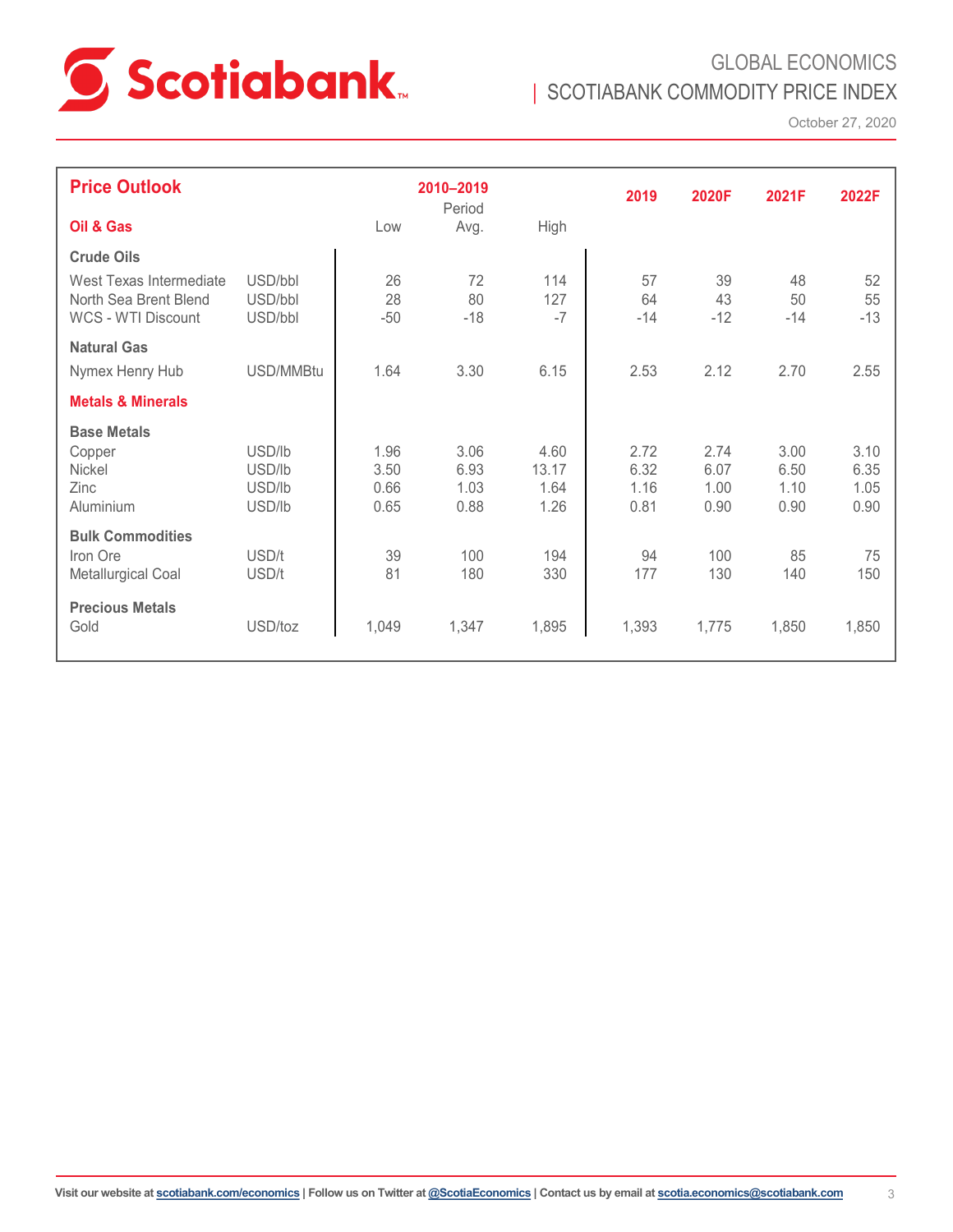

## GLOBAL ECONOMICS **I SCOTIABANK COMMODITY PRICE INDEX**

October 27, 2020



**Scotiabank Oil & Gas and Metal & Mineral Indices**





**Canadian Dollar vs. Commodity Prices**

**Scotiabank Forest Products & Agricultural Indices**

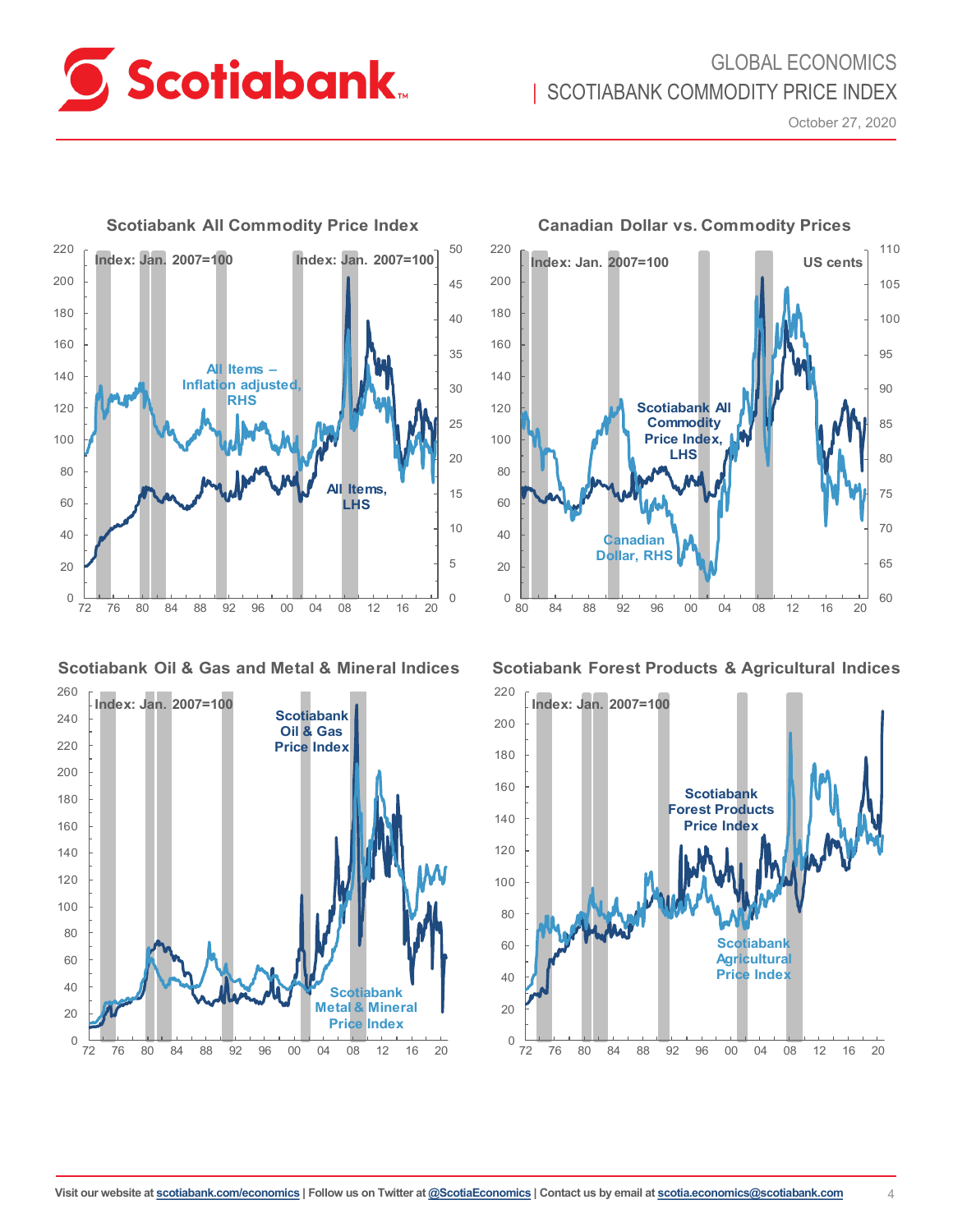

## GLOBAL ECONOMICS | SCOTIABANK COMMODITY PRICE INDEX

October 27, 2020



**Forest Products Prices**





**Agricultural Prices**

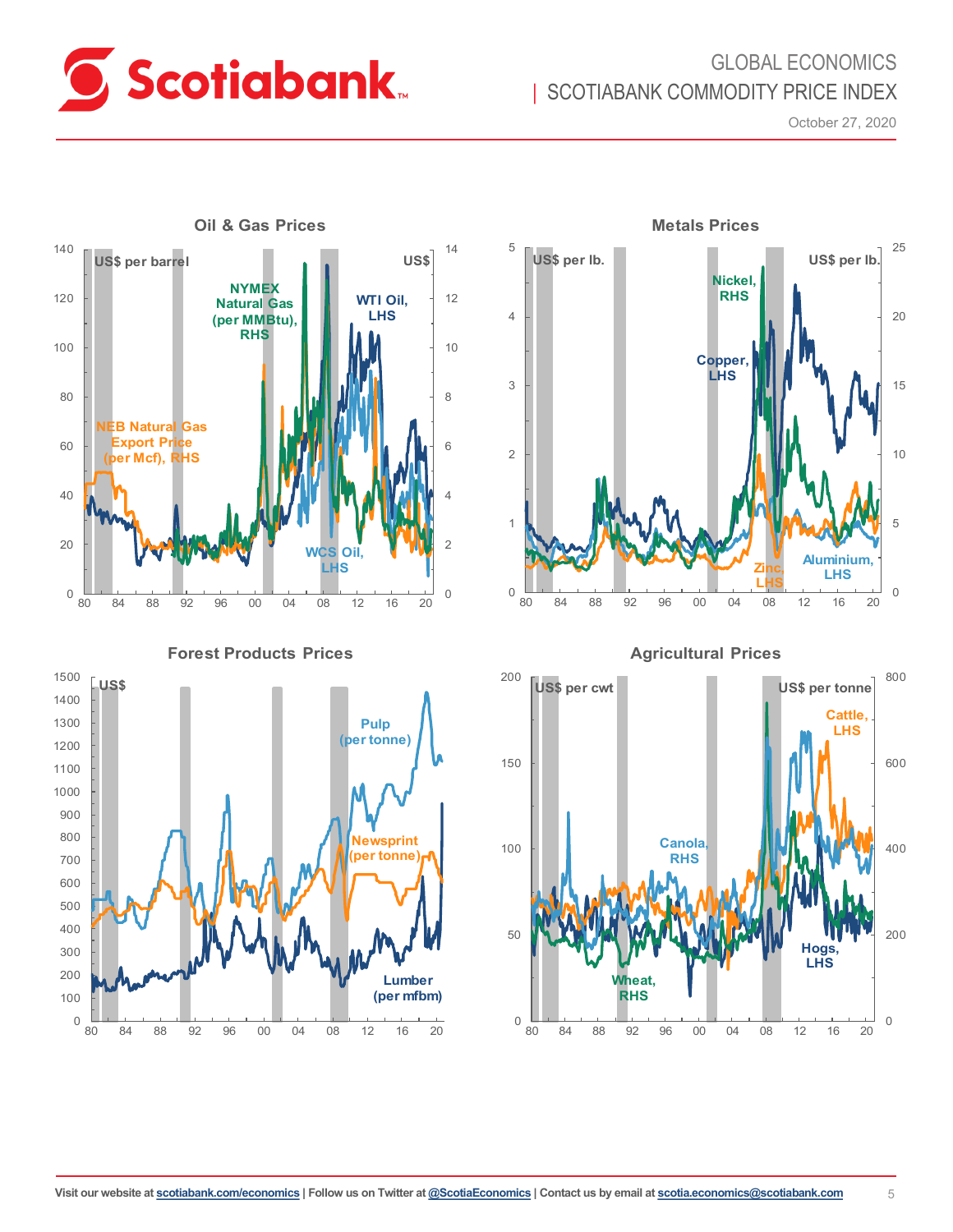

## GLOBAL ECONOMICS SCOTIABANK COMMODITY PRICE INDEX

October 27, 2020

#### **Technical Note**

**Scotiabank Commodity Price Index — Principal Canadian Exports**

**January 2007 = 100**

This Index has been designed to track the spot or transactions prices paid in U.S. dollars for key Canadian commodities and resource-based manufactured goods in export markets. The weight of each component is based upon its net export value in 2010. Prior to January 2007, the weight of each component was based on its export value in 1995-97, except for crude oil & refined petroleum products, uncoated freesheet paper and linerboard, where net exports were used. Canada imports a significant quantity of these products, and use of their export value alone would have overstated the importance in Canada's trade performance.

**The following prices are included:** 

#### **OIL & GAS**

**Crude Oil & Refined Petroleum Products** (US\$ per bbl) MSW light sweet crude oil at Edmonton (previously Edmonton Par crude) and Western Canadian Select heavy oil at Hardisty, Alberta; price differentials off WTI near-by futures from Bloomberg.

**Natural Gas** (US\$ per mcf) Average export price quoted by the National Energy Board.

**Natural Gas Liquids (NGLs – Propane, Butane, Ethane & Pentanes-Plus)** (US\$ per bbl), Propane at Edmonton & Sarnia.

#### **METALS & MINERALS**

**Copper & Products** (US\$ per lb) LME official cash settlement price for grade A copper.

**Zinc** (US\$ per lb) LME SHG cash settlement: prior to Sept 1990, U.S. producers' price for high-grade zinc delivered.

**Lead** (US\$ per lb) LME official cash settlement price; prior to Jan. 1991, U.S. producers' price for common grade delivered.

**Aluminium & Products** (US\$ per lb) since 1979, LME official cash settlement price. **Nickel** (US\$ per lb) since 1980, LME official cash settlement price.

**Gold** (US\$ per oz) 'LBMA Gold Price PM' as of March 20, 2015.

**Potash** (US\$ per tonne) Standard potassium chloride, spot price, FOB Vancouver. **Sulphur** (US\$ per tonne) Solid, spot price, FOB Vancouver.

**Metallurgical Coal** (US\$ per tonne) Contract price for premium-grade hard coking coal, FOB Vancouver.

**Iron Ore** (US cents per dmtu) Spot price fines 62% Fe, CFR Qingdao, China; prior to Jan 2011, term-contract price for concentrates 66% Fe from Labrador/Quebec to Northern Europe (FOB Sept-Iles).

**Uranium** (US\$ per lb) U<sub>3</sub>O<sub>8</sub> near-by-futures from Bloomberg.

**Molybdenum** (US\$ per lb) since March 1992, MW dealer oxide.

**Cobalt** (US\$ per lb) MW dealer price.

#### **FOREST PRODUCTS**

**Lumber & Wood Products, Western Spruce-Pine-Fir 2x4 No.2 & Btr** (US\$ per mfbm) FOB mill.

**Oriented Strandboard** (US\$ per thousand sq. ft.), U.S. North Central region, 7/16 inch.

**Pulp, Bleached Northern Softwood Kraft** (US\$ per tonne) Transactions price, delivery USA.

**Newsprint** (US\$ per tonne) Average transactions price, 45 grams, delivery Eastern USA.

**Groundwood Specialty Papers** (US\$ per ton) Supercalendered-A paper, 35 lb., delivery USA.

**Linerboard** (US\$ per ton), delivery Eastern USA with zone discounts.

#### **AGRICULTURE**

**Wheat & Flour** (US\$ per tonne), DNS No 1 14% protein Duluth, Minn; prior to April 2011 No.1 CWRS, 13.5% protein at St. Lawrence.

**Barley** (US\$ per tonne), Manitoba Agriculture and Food No. 1 Canadian western barley aggregate spot price; historical data No. 1 at Lethbridge, Alberta.

**Canola & Oilseeds** (US\$ per tonne) No.1 Canada, in store Vancouver.

**Cattle & Beef** (US\$ per cwt) Steers over 1,051 pounds at Toronto; from Jan 1993, Ontario average.

**Hogs & Pork** (US\$ per cwt) 100 Index Hogs at Toronto; from Jan 1993, Ontario average.

**Fish & Seafood** (US\$ per lb) West Coast silver coho salmon; Atlantic lobster prices; prior to 1986 cod fillets & blocks.

| <b>Scotiabank Commodity Price Index -</b><br><b>Components And Weights</b> |                          |                     |  |  |  |
|----------------------------------------------------------------------------|--------------------------|---------------------|--|--|--|
| Index                                                                      | Net Export Value In 2010 | <b>Index Weight</b> |  |  |  |
| <b>Components</b>                                                          | (millions of dollars)    | (per cent)          |  |  |  |
| OIL & GAS INDEX                                                            | 46,537                   | 39.90               |  |  |  |
| Crude Oil & Refined Products                                               | 33,231                   | 28.49               |  |  |  |
| Natural Gas & LNG                                                          | 11,741                   | 10.07               |  |  |  |
| NGLs                                                                       | 1,565                    | 1.34                |  |  |  |
| <b>METAL &amp; MINERAL INDEX</b>                                           | 35,109                   | 30.10               |  |  |  |
| Copper                                                                     | 3,160                    | 2.71                |  |  |  |
| Zinc                                                                       | 1,255                    | 1.08                |  |  |  |
| Lead                                                                       | 579                      | 0.50                |  |  |  |
| Aluminium                                                                  | 6,045                    | 5.18                |  |  |  |
| Nickel                                                                     | 4,246                    | 3.64                |  |  |  |
| Gold                                                                       | 4,678                    | 4.01                |  |  |  |
| Coal                                                                       | 4,757                    | 4.08                |  |  |  |
| Iron Ore                                                                   | 3,346                    | 2.87                |  |  |  |
| Potash                                                                     | 5,161                    | 4.42                |  |  |  |
| Sulphur                                                                    | 457                      | 0.39                |  |  |  |
| Uranium                                                                    | 891                      | 0.76                |  |  |  |
| Cobalt                                                                     | 288                      | 0.25                |  |  |  |
| Molybdenum                                                                 | 246                      | 0.21                |  |  |  |
| <b>FOREST PRODUCTS INDEX</b>                                               | 17,081                   | 14.66               |  |  |  |
| Lumber & Wood Products                                                     | 4,673                    | 4.01                |  |  |  |
| <b>OSB</b>                                                                 | 812                      | 0.70                |  |  |  |
| Pulp                                                                       | 6,818                    | 5.85                |  |  |  |
| Newsprint                                                                  | 2,734                    | 2.34                |  |  |  |
| Groundwood Spec. Papers                                                    | 1,971                    | 1.69                |  |  |  |
| Linerboard                                                                 | 87                       | 0.07                |  |  |  |
| <b>AGRICULTURAL INDEX</b>                                                  | 17,901                   | 15.35               |  |  |  |
| Wheat & Flour                                                              | 4,693                    | 4.02                |  |  |  |
| Barley & Feedgrains                                                        | 1,088                    | 0.93                |  |  |  |
| Canola & Oilseeds                                                          | 5,398                    | 4.63                |  |  |  |
| Cattle & Beef                                                              | 1,640                    | 1.41                |  |  |  |
| Hogs & Pork                                                                | 2,378                    | 2.04                |  |  |  |
| Fish & Seafood                                                             | 2,704                    | 2.32                |  |  |  |
| <b>TOTAL INDEX</b>                                                         | 116,643                  | 100.00              |  |  |  |